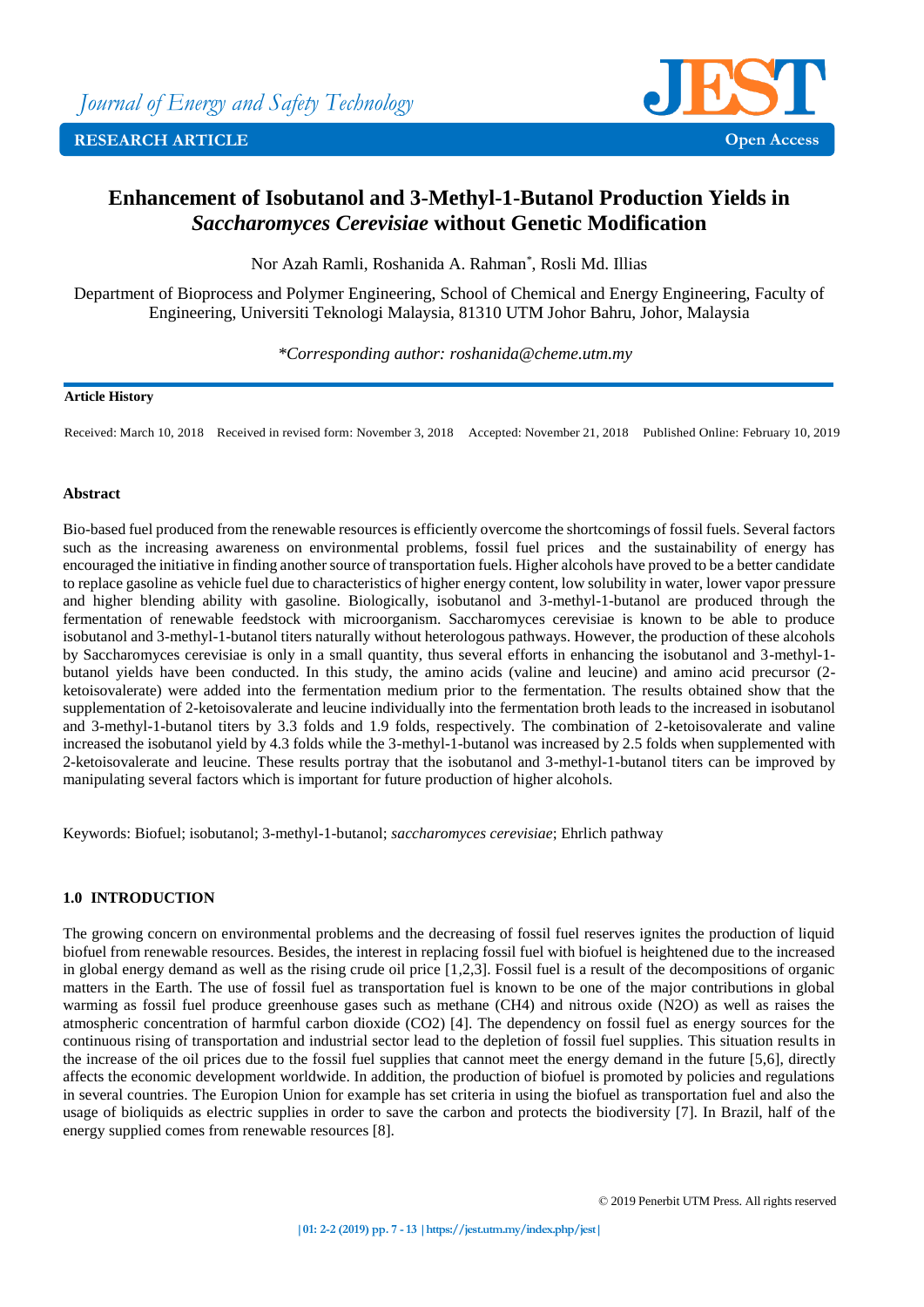Biofuel is a renewable alternative to fossil fuel predominantly produced by renewable feedstock through fermentation of microorganisms [9]. Biofuel is considered the most sustainable alternative to replace fossil fuels as it has the potential in reducing greenhouse gases [10] as well as provides the positive impact towards economy. At present, higher alcohols production as transportation fuel attracts worldwide attention. Higher alcohols such as 1-propanol, 1-butanol, isobutanol, 2 methyl-1-butanol (2-MB) and 3-methyl-1-butanol (3-MB) are known to have chemical properties that make them suitable to be used as liquid fuel compared to bioethanol [3,11]. Isobutanol is one of butanol isomers that contain four carbon structures while 3-MB has five carbon atoms. These branched-chain higher alcohols possess several characteristics which make them beneficial as transportation fuel. Isobutanol and 3-MB contain high octane value and high energy density that are comparable with gasoline [1]. In addition, higher alcohols also exhibits another advantages including suitable to be used in pure form or blended with gasoline to any concentration without engine modifications, less soluble in water and have lower vapour pressure compared to ethanol [12].

Baker's yeast, Saccharomyces cerevisiae is one of the most promising hosts for the production of biofuel [2]. Saccharomyces cerevisiae has the ability in producing a small amount of isobutanol and 3-MB naturally through the catabolism of amino acid in Ehrlich pathway during the fermentation process [13,14]. In alcohol fermentation, the usage of natural alcohol host gives an advantage which is the genetic modification method can be avoided. This genetic or metabolic modification method is a complicated process [15]. Saccharomyces cerevisiae is appropriate yeast to be used as fermentation host as it possess numerous advantages such as having high alcohol tolerance; enable to tolerate isobutanol titers up to concentration of 20 g/l [2]. Besides, Saccharomyces cerevisiae has high robustness as it is able to resist harsh conditions during fermentation and tolerant to low pH, resulting in low risk of contamination [16,17]. In addition, Saccharomyces cerevisiae is also known to have facultative characteristics thus the complex equipments and facilities are not required for the fermentation process.

Higher alcohols are produced by the degradation of amino acids in yeast through Ehrlich pathway. Figure 1 presents the biosynthesis pathway for the production of isobutanol and 3-MB. The glycolysis process in cytosol converts glucose to pyruvate before being transported into the mitochondria by mitochondrial pyruvate carriers (MPCs) [18]. In 2-ketoisovalerate (2-KIV) synthesis, pyruvate is decarboxylated and condensed by acetolactate synthase (Ilv2p) in order to produce 2 acetolactate. The acetohydroxyacid reductoisomerase (Ilv5p) is responsible in reducing the acetolactate to 2, 3-dihydroxyisovalerate which is then converted to 2-KIV by dihydroxyacid dehydratase (Ilv3p) [19]. Valine can be synthesized by branched-chain amino acid transaminase either in mitochondria (Bat1p) or in cytosol (Bat2p). The 2-KIV in cytosol is decarboxylated by α-ketoacid decarboxylase (KDCs) and being reduced by alcohol dehydrogenase (ADHs) to produce isobutanol titers [20]. 2-KIV is also directly involved in the biosynthesis of leucine. 2-KIV as a leucine intermediate is being converted to 2-isopropylmalate (2-IPM) by 2-isopropylmalate synthase (Leu4) and then catalyzed by another two enzymatic steps involving isopropylmalate isomerase (Leu1) and 3-isopropylmalate dehydrogenase (Leu2) to 2-ketoisocaproate (2- KIC). 2-ketoisocaproate can be converted to 3-MB through decarboxylation to isoamylaldehyde by α-ketoacid decarboxylase (KDCs) and then reduced by alcohol dehydrogenase (ADHs) [14].

Basically, for enhancing the isobutanol and 3-MB titers, several researches have focused on the overexpression of related genes, re-localization of the pathway in the same compartment and deleting the genes that inhibited the product formation. The overexpression of genes including ILV2, ILV5, ILV3, BAT2, KDCs and ADHs in valine biosynthetic pathway have been conducted to increase the isobutanol levels [17,21,15]. The overexpression of genes in Saccharomyces cerevisiae produced 376.9 mg/l isobutanol and 765.7 mg/l 3-MB, 34 folds higher than the control strain (without genetic modification) [14]. The re-localization of valine biosynthesis in cytoplasm or the overexpression of KDCs and ADHs in the mitochondria enables to improve the isobutanol yield [13,21,22]. The expression of enzymes in Saccharomyces cerevisiae's mitochondria produces the highest isobutanol concentration of 279 mg/l (minimal media) and 635 mg/l (complete media) [22]. The deletion of BAT1 in Saccharomyces cerevisiae CEN.PK2-1C results in the increase of isobutanol titers by 14.2 folds. On the other hand, when the BAT2 is deleted the isobutanol yield remains approximately the same with the wild type [18].

Several techniques have been performed in order to enhance the isobutanol and 3-MB titers during fermentation. However, the process in enhancing the isobutanol and 3-MB involves complicated steps which are the modification of microbial genes through genetic and metabolic engineering. Based on the Ehrlich pathway, the production of isobutanol and 3-MB in Saccharomyces cerevisiae is directly related to amino acids. In order to increase the isobutanol and 3-MB production yield without genetic modification, several types of amino acids and amino acid precursor including valine, leucine and 2-KIV were added into the fermentation broth.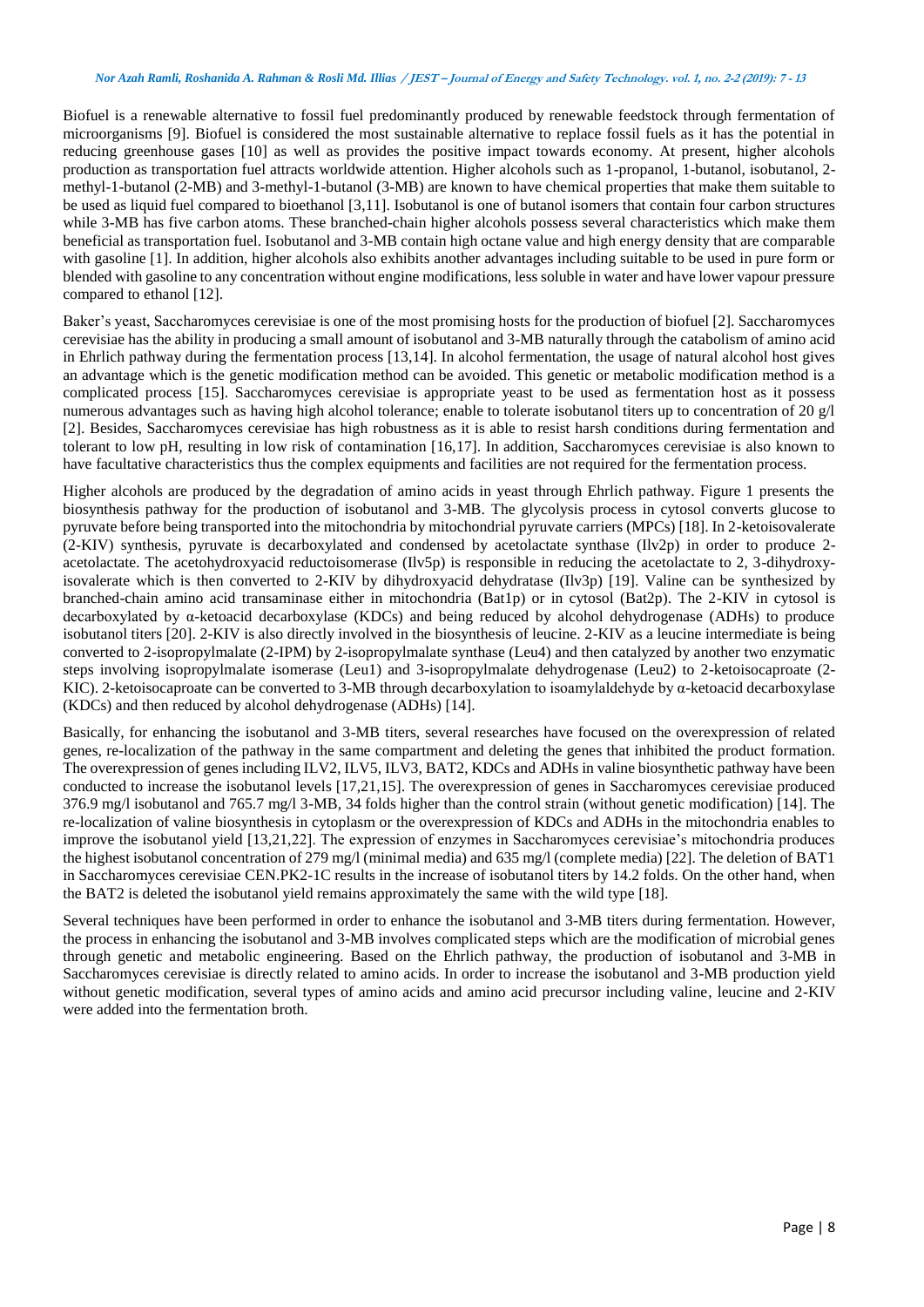# **2.0 METHODOLOGY**

This section presents the procedures used in this study. The experiment consists of several parts as shown below.



**Figure 1** Schematic illustration of isobutanol and 3-methyl-1-butanol biosynthesis pathway produced by *Saccharomyces cerevisae* [14].

### **2.1 Strain and Inoculum Preparation**

*Saccharomyces cerevisiae* was obtained from baker's yeast, Mauri-pan (AB Mauri Malaysia Sdn. Bhd., Malaysia). In order to prepare the inoculum, a loop of yeast cell that was grown on YPD agar for three days at 30  $\pm$  0.5 °C was aerobically inoculated into 10 ml YPD medium broth and incubated for  $20 - 24$  hours at  $30 \pm 0.5$  °C with orbital shaking at 170 rpm. The initial glucose concentration of the medium was 20 g/l.

## **2.2 Microbial Fermentation**

The preculture (10 % v/v) was inoculated into 250 ml Erlenmeyer flask containing 50 ml medium (glucose (140 g/l), peptone (8 g/l), yeast extract (8 g/l),  $(NH_4)_2SO_4$  (3 g/l),  $KH_2PO_4$  (1 g/l),  $MgSO_4$ .7H<sub>2</sub>O (0.5 g/l) and FeSO<sub>4</sub>.7H<sub>2</sub>O (0.05 g/l)). The carbon source was sterilized separately at 121  $\rm{^0C}$  and added to the sterilized fermentation medium. The fermentation was cultivated at 28  $\rm{^0C}$  in an incubator shaker with 179 rpm rotational speed for 48 hours. During the course of fermentation, samples were taken at 24 hours interval for analyses of isobutanol and 3-methyl-1-butanol. These experiments were conducted in triplicates.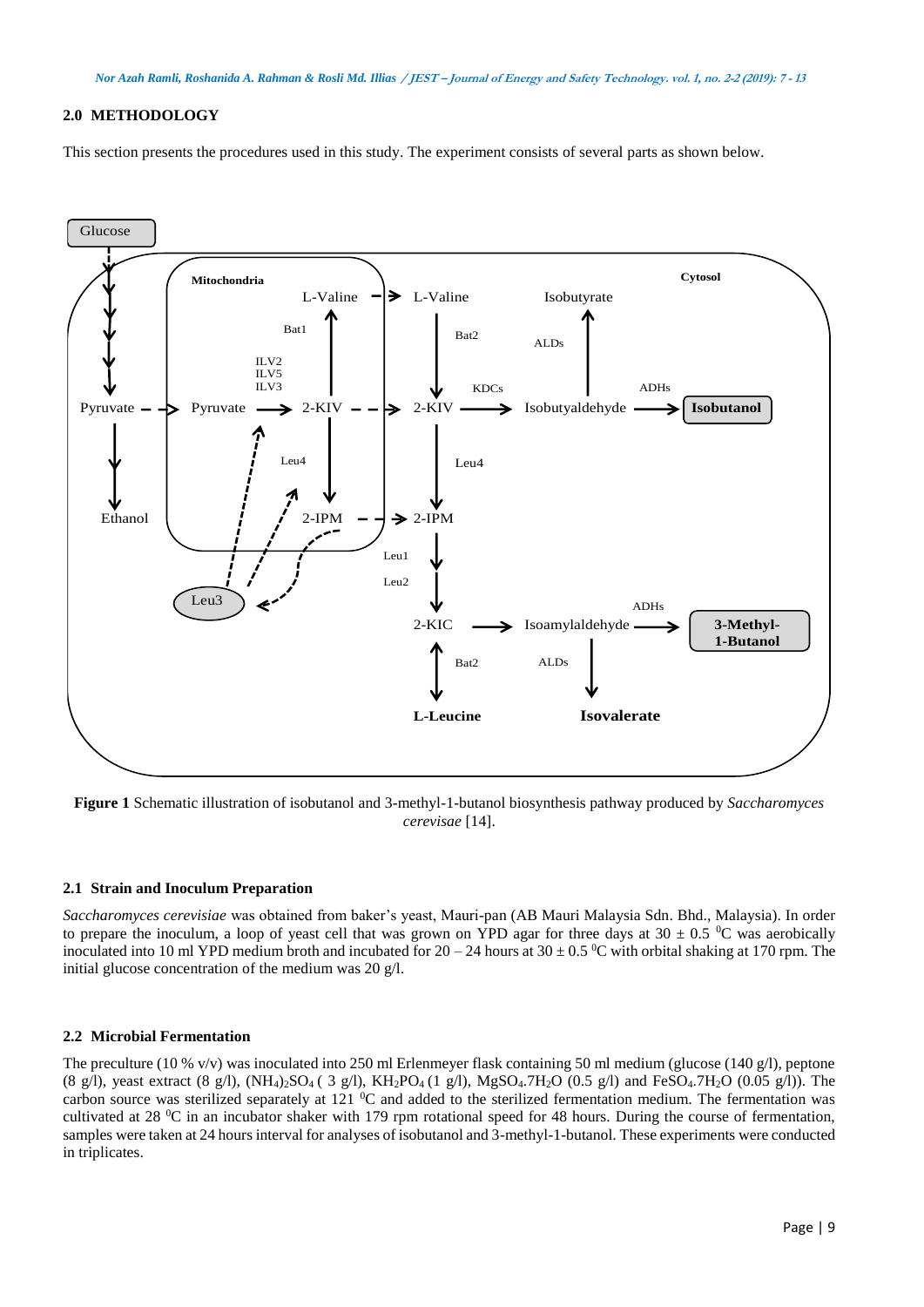# **2.3 Supplementation of Amino and Keto Acid**

Before starting the fermentation, an amount of 0.5 to 1.5 g/l valine, leucine and 2-KIV were added individually into the shake flask containing the sterilized medium broth. The experiments were then followed with the addition of combination of 1.5  $g/1$ of amino acids and amino acid precursor into the fermentation medium.

# **2.4 Gas Chromatographic Analysis**

Fermentation products such as isobutanol and 3-MB were quantified by gas chromatography (Clarus 580 Perkin Elmer; USA) equipped with a flame ionization detector. The separation of alcohol compounds were carried out using a DB-WAX capillary column (30 m, 0.53 mm inside diameter, 0.5  $\mu$ m film thickness). GC oven was initially held at 40 °C for 2 minutes and raised with a gradient of 15  $^{\circ}$ C / min until reaching 150  $^{\circ}$ C and held for 3 minutes. The injector and detector were maintained at 235  $^0C$  and 230  $^0C$ , respectively. Supernatant of culture broth were injected in split injection mode with a 20: 1 split ratio. Nitrogen was used as carrier gas and the combustion gas was a mixture of hydrogen and air.

# **3.0 RESULTS AND DISCUSSION**

The results obtained were discussed in this chapter. The discussions were divided into two parts; the supplementation of valine, leucine and 2-KIV individually into the fermentation broth followed by the addition of the combined one.

# **3.1 Enhancing Isobutanol and 3-Methyl-1-butanol Production by Supplementation of Amino Acids and Amino Acid Precursor Individually**

Two amino acids (valine and leucine) and one amino acid precursor (2-KIV) were supplemented into the fermentation medium broth in order to enhance the isobutanol and 3-MB titers in Saccharomyces cerevisiae. Figure 2 (a) presents isobutanol yields obtained after the addition of different concentration of valine, leucine and 2-KIV, individually. The addition of 0.05 g/l to 1.5 g/l 2-KIV resulted in the proportional increase in isobutanol titers. The highest isobutanol yield was 856 mg/l (using 1.5 g/l 2-KIV); 3.3 folds higher compared to the control yield (200 mg/l). The isobutanol biosynthesis pathway in Figure 3 shows that 2-KIV is the key in isobutanol production. The production of isobutanol in cytosol involves two steps mediated by several α-ketoacid decarboxylases (KDCs) and alcohol dehydrogenases (ADHs) [13]. It is likely that the increase in isobutanol production is a consequence of increase in catabolism of externally supplied 2-KIV into the cytosol.

The supplementation of valine in fermentation broth also increased the isobutanol produced by Saccharomyces cerevisiae. However, the concentration obtained was lower compared to the addition of 2-KIV. According to Figure 3, valine is synthesized in mitochondria from 2-KIV by Bat1 while the degradation of valine to 2-KIV occur in cytosol by Bat2. Based on the result, it can be predicted that the degradation of valine to 2-KIV in cytosol does not occur thus the isobutanol yield only enhanced in a small amount (further study has not been done).

Leucine gave the negative effect on isobutanol titers (Figure 2a). The isobutanol concentration decreased with the increased in leucine concentration in medium broth. Leucine, is one of the amino acid that leads to the 3-MB production during Ehrlich pathway in yeast strain thus the addition of this acid does not improve the isobutanol yield.

Figure 2 (b) depicts the 3-MB concentrations with the addition of amino acids and amino acid precursor. The addition of leucine into the fermentation medium caused the significant increase in the 3-MB levels. The highest yield (979 mg/l) was obtained with the addition of 1.5 g/l leucine. The titers increased by 1.9 folds compared to the yield without leucine supplementation. This result was expected, considering the mechanisms involved in the Ehrlich pathway [23]. Figure 1 shows that leucine is converted to 2-KIC in cytosol, the increase in leucine supplemented in the medium broth resulted in the significant increase in 3-MB concentration.

The addition of valine decreased the 3-MB in Saccharomyces cerevisiae. This is because valine leads to the production of isobutanol in Ehrlich pathway. On the other hand, the supplementation of 2-KIV during the fermentation process gave the small increment in 3-MB concentration. 2-KIV is an intermediate to leucine biosynthesis; requires three enzymatic steps to produce 2-KIC before being converted to 3-MB [14].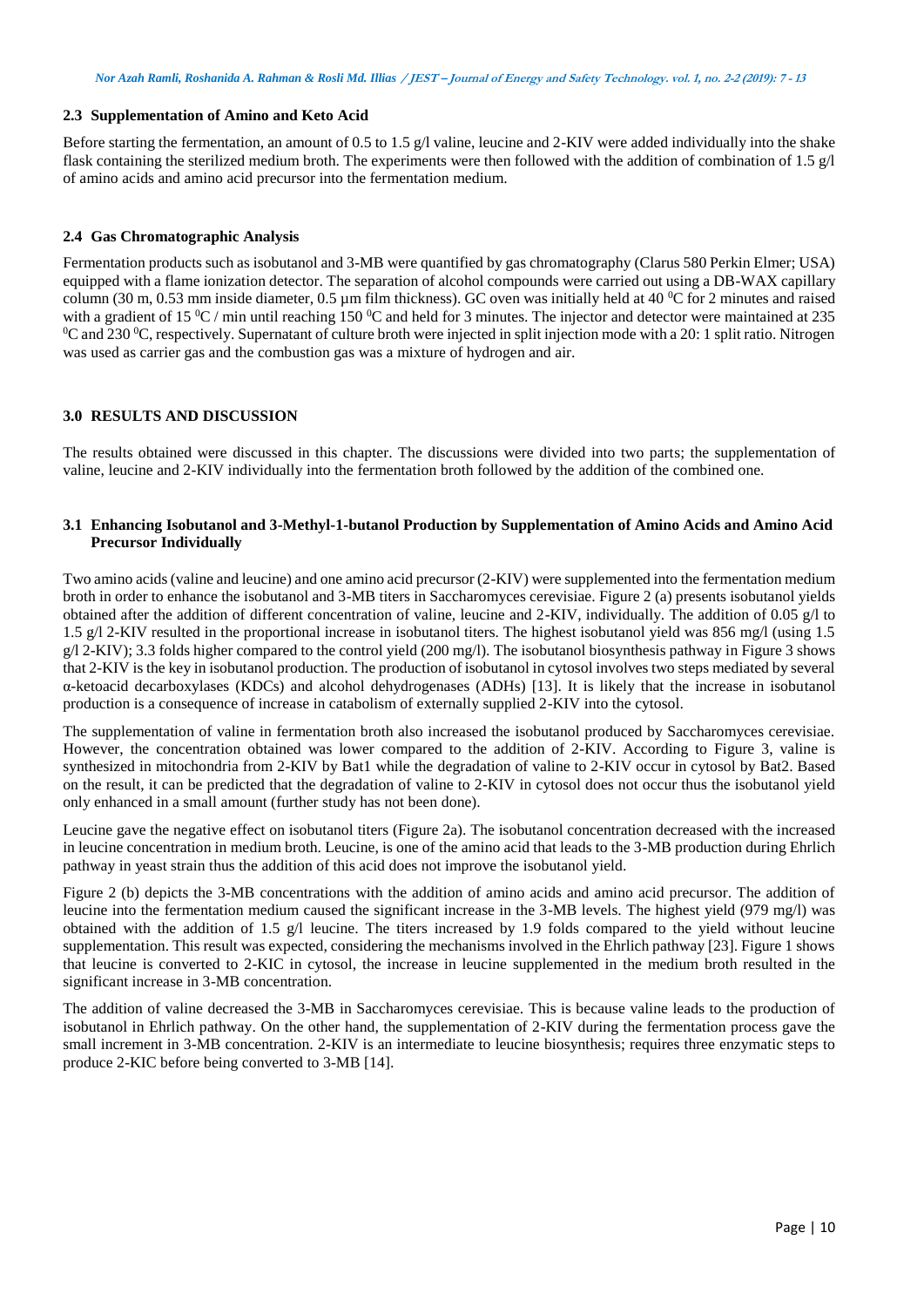

**Figure 2** Effect of 2-ketoisovalerate, valine and leucine supplementation with different concentration on the higher alcohols production in *Saccharomyces cerevisiae* after 48 hours of fermentation. Figure 2 (a) shows the isobutanol production and Figure 2 (b) shows the 3-MB production. Error s represent the standard deviation of three independent fermentations. (Dotted bars) 0.05 g/l; (black bars) 0.5 g/l; (striped bars) 1.0 g/l; (grey bars) 1.5 g/l.



**Figure 3** The biosynthesis of isobutanol naturally from glucose in *Saccharomyces cerevisiae*. Two possible pathways involved are ValC-dependent: valine transportation from mithocondria and KIVC-dependent: KIV transport from mitochondria [18].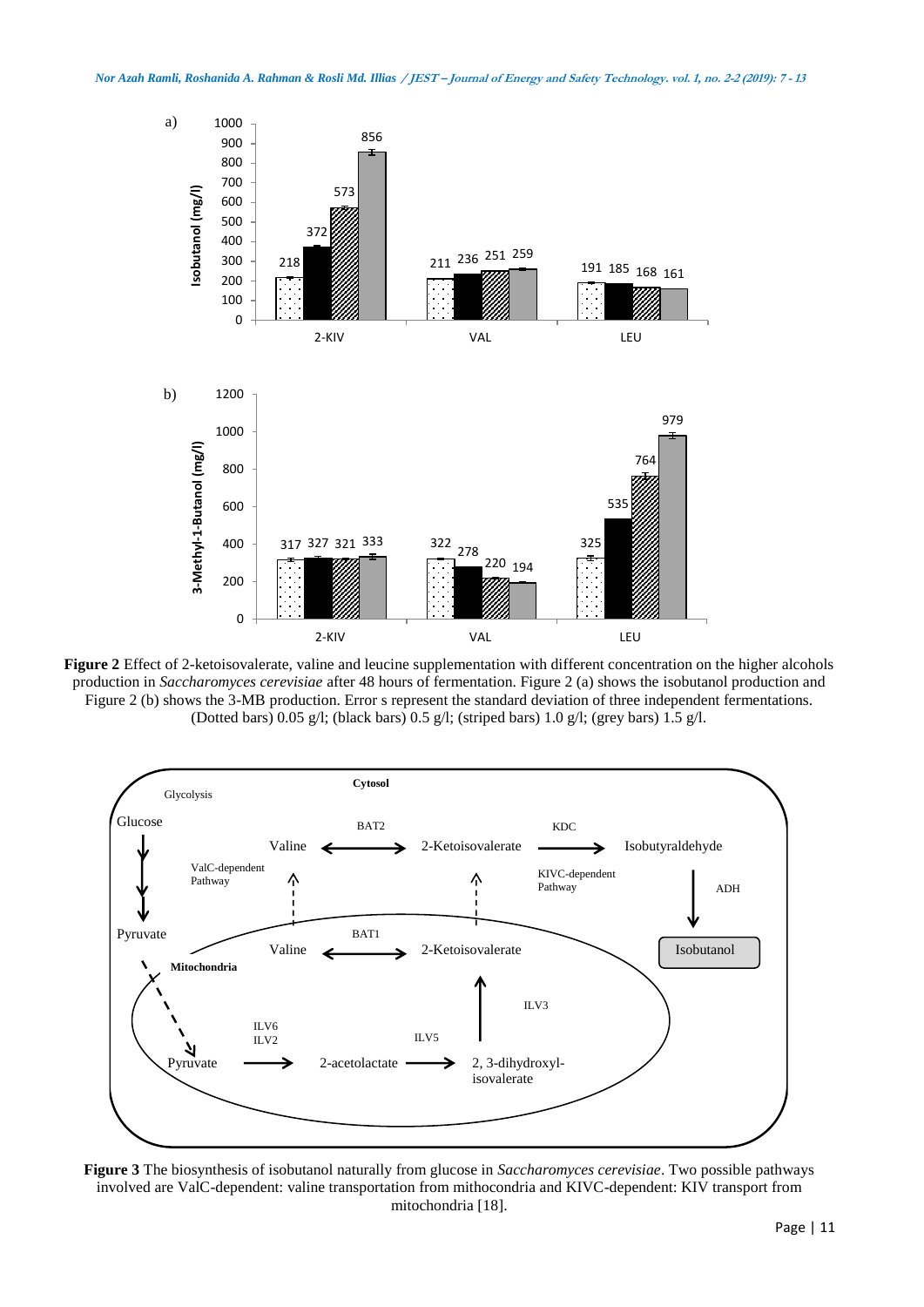# **3.2 Supplementation of Combination of Amino Acids and Amino Acid Precursor Mixture for the Isobutanol and 3- Methyl-1-Butanol Improvement**

According to Procopio *et al*. (2015) [23], the higher alcohols increased with the addition of respective amino acids. This situation is achieved due to the increase in capacity to decarboxylate the transaminated α-keto acids and directly reduced to their respective higher alcohols [24,25]. Based on the result in Figure 2, the experiments were proceeded with the supplementation of 1.5 g/l amino acids and amino acid precursor's combination into the fermentation broth. Figure 4 presents the isobutanol and 3-MB concentration during the fermentation with combined 1.5 g/l amino acids and amino acid precursor. The combination of 2-KIV and valine gave the highest isobutanol concentration with 1058 mg/l, 4.3 folds higher than the control yield. 2-KIV and valine are directly involved in the formation of isobutanol in Ehrlich pathway (Figure 2), the supplementation of these nitrogen sources enables to improve the product titers. The highest 3-MB of 1178 mg/l results from the addition of 2-KIV and leucine. According to Figure 1, these amino acid and amino acid precursor lead to the 3-MB production. The increase in 2-KIV and leucine in cytosol enhances the production of 3-MB.



**Figure 4** The production of (light grey bars) isobutanol and (black bars) 3-MB yield with the addition of 1.5 g/l amino acids and keto acid mixture. The titers were measured after 48 hours of fermentation. Error bars represent the standard deviation of three independent fermentations.

#### **4.0 CONCLUSION**

From the results of this study, it can be seen that the supplementation of amino acids and amino acid precursor is able to increase the higher alcohols production. Valine, 2-KIV and leucine are directly related to the isobutanol and 3-MB production in Saccharomyces cerevisiae through Ehrlich pathway. Therefore, the fermentation with addition of these nitrogen sources improved the isobutanol and 3-MB titers. The analysis in this paper shows that the higher alcohols titers can be improved by manipulating several factors without conducting the genetic modification on the microorganisms thus is important for the process improvement and future mass production of higher alcohols.

#### **Acknowledgements**

The authors are grateful and sincerely express their gratitude to the School of Chemical and Energy Engineering, Faculty of Engineering, Universiti Teknologi Malaysia (UTM) for the kind and financial supports for this research through GUP grants Q.J130000.2546.12H40.

#### **References**

- [1] Zhang, A., Y. Li, Y. Gao, and H. Jin. 2016. Increasing Isobutanol Yield by Double-Gene Deletion PDC6 and LPD1 in *Saccharomyces cerevisiae*. *Chinese Journal of Chemical Engineering*. 24: 1074-1079.
- [2] Ida, K., J. Ishii, F. Matsuda, T. Kondo, and A. Kondo. 2015. Eliminating the Isoleucine Biosynthetic Pathway to Reduce Competitive Carbon Outflow during Isobutanol Production by *Saccharomyces cerevisiae*. *Microbial Cell Factories*. 14:62.
- [3] Su, H., Y. Zhao, H. Zhao, H. Wang, Q. Li, J. Jiang, and Q. Lu. 2014. Identification and Assessment of the Effect of Yeast Decarboxylase Expressed in Escherichia coli for Producing Higher Alcohols. *Journal of Applied Microbiology*. 117:126-138.